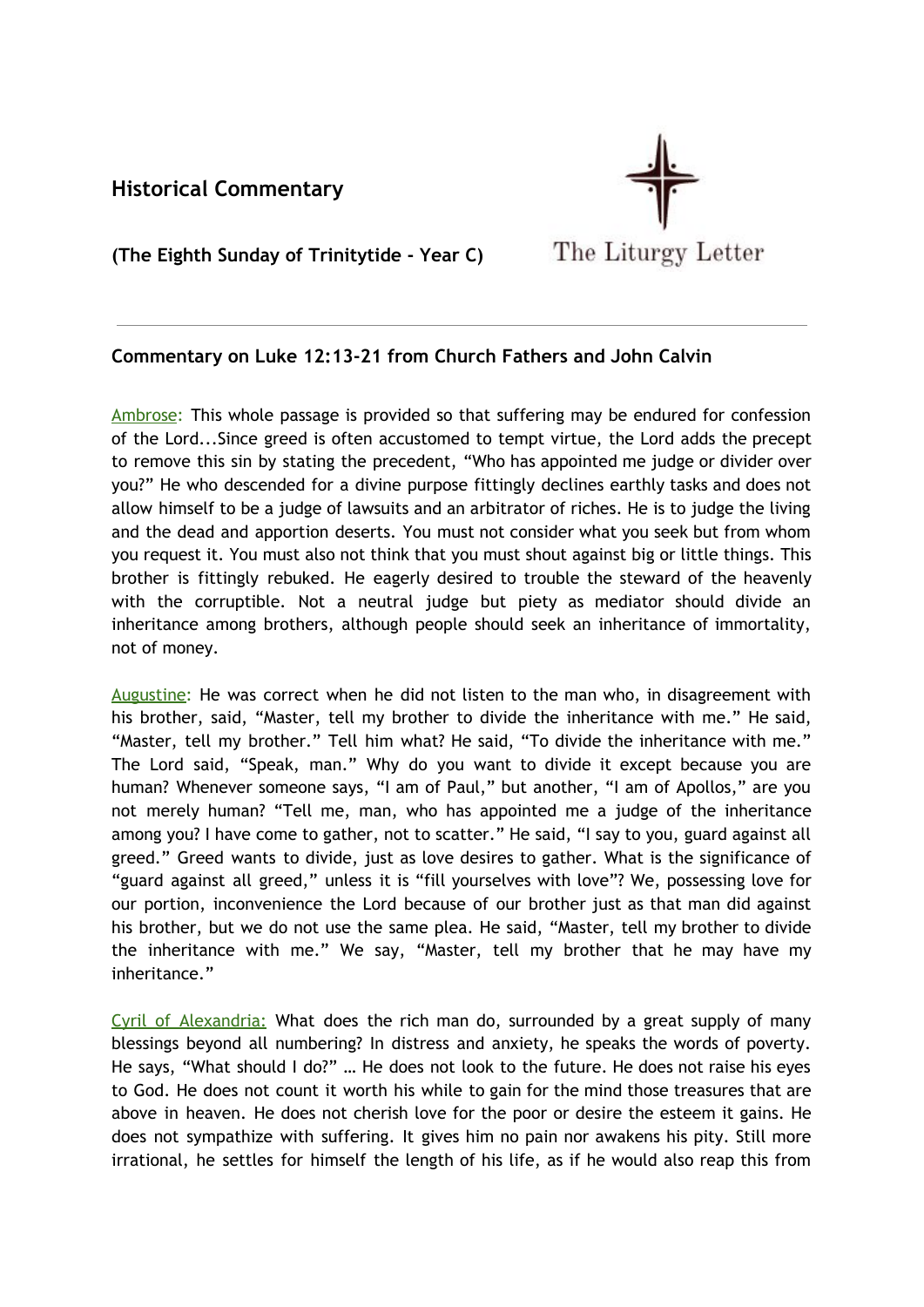the ground. He says, "I will say to myself, 'Self, you have goods laid up for many years. Eat, drink, and enjoy yourself.' " "O rich man," one may say, 'You have storehouses for your fruits, but where will you receive your many years? By the decree of God, your life is shortened.' " "God," it tells us, "said to him, 'You fool, this night they will require of you your soul. Whose will these things be that you have prepared?' "

[Augustine](http://justus.anglican.org/resources/bio/50.html): "The redemption of a man's soul is his riches." This silly fool of a man did not have that kind of riches. Obviously he was not redeeming his soul by giving relief to the poor. He was hoarding perishable crops. I repeat, he was hoarding perishable crops, while he was on the point of perishing because he had handed out nothing to the Lord before whom he was due to appear. How will he know where to look, when at that trial he starts hearing the words "I was hungry and you did not give me to eat"? He was planning to fill his soul with excessive and unnecessary feasting and was proudly disregarding all those empty bellies of the poor. He did not realize that the bellies of the poor were much safer storerooms than his barns. What he was stowing away in those barns was perhaps even then being stolen away by thieves. But if he stowed it away in the bellies of the poor, it would of course be digested on earth, but in heaven it would be kept all the more safely. The redemption of a man's soul is his riches.

Leo the [Great:](https://orthodoxwiki.org/Leo_the_Great) The devil, even in the midst of our efforts, does not relax his schemes. At certain periods of time, we must take care of the reenergizing of our strength. The mind, concerned with the goods of the present, can rejoice in the temperate weather and the fertile fields. When the fruits are gathered into great barns, it can say to its soul, "You have many good things; eat." It may receive a kind of rebuke from the divine voice and may hear it saying, "Fool, this very night they demand your soul from you. The things you have prepared, whose will they be?"

This should be the careful consideration of wise people, that since the days of this life are short and the time uncertain, death should never be unexpected for those who are to die. Those who know that they are mortal should not come to an unprepared end.

[Ambrose](https://en.wikipedia.org/wiki/Ambrose): He uselessly accumulates wealth when he does not know how he will use it. He is like him who, when his full barns were bursting from the new harvest, prepared storehouses for his abundant fruits, not knowing for whom he gathered them. The things that are of the world remain in the world, and whatever riches we gather are bequeathed to our heirs. The things that we cannot take away with us are not ours either. Only virtue is the companion of the dead. Compassion alone follows us. It is the guide to the heavens and the first of the mansions. Through the use of worthless money, it acquires eternal dwellings for the dead. The Lord's commands testify when he says, "Make friends for yourselves by means of unrighteous mammon, so that when it fails they may receive you into the eternal habitations."

Cyril of [Alexandria:](http://justus.anglican.org/resources/bio/193.html) It is true that a person's life is not from one's possessions or because of having an overabundance. He who is rich toward God is very blessed and has glorious hope. Who is he? Evidently, one who does not love wealth but rather loves virtue, and to whom few things are sufficient. It is one whose hand is open to the needs of the poor,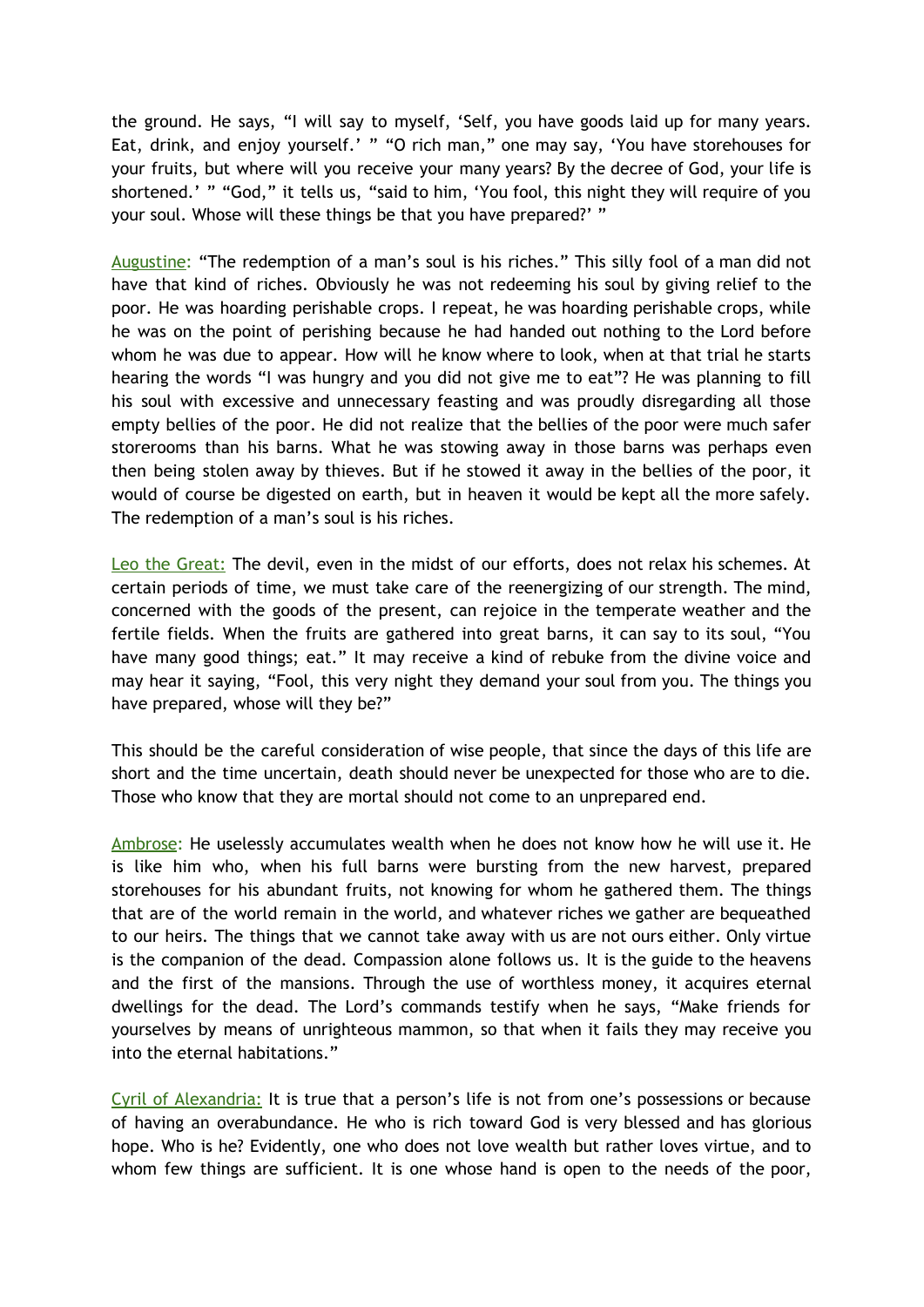comforting the sorrows of those in poverty according to his means and the utmost of his power. He gathers in the storehouses that are above and lays up treasures in heaven. Such a one shall find the interest of his virtue and the reward of his right and blameless life.

John [Calvin:](https://www.calvin.edu/about/history/john-calvin.html) Our Lord, when requested to undertake the office of dividing an inheritance, refuses to do so. Now as this tended to promote brotherly harmony, and as Christ's office was, not only to reconcile men to God, but to bring them into a state of agreement with one another, what hindered him from settling the dispute between the two brothers? There appear to have been chiefly two reasons why he declined the office of a judge. First, as the Jews imagined that the Messiah would have an earthly kingdom, he wished to guard against doing anything that might countenance this error. If they had seen him divide inheritances, the report of that proceeding would immediately have been circulated. Many would have been led to expect a carnal redemption, which they too ardently desired; and wicked men would have loudly declared, that he was effecting a revolution in the state, and overturning the Roman Empire. Nothing could be more appropriate, therefore, than this reply, by which all would be informed, that the kingdom of Christ is spiritual. Let us learn from this to regulate our conduct by prudence, and to undertake nothing which may admit of an unfavorable construction.

Secondly, our Lord intended to draw a distinction between the political kingdoms of this world and the government of his Church; for he had been appointed by the Father to be a Teacher, who should divide asunder, by the sword of the word, the thoughts and feelings, and penetrate into the souls of men,  $(Hebrews 4:12)$  $(Hebrews 4:12)$ , but was not a magistrate to divide inheritances This condemns the robbery of the Pope and his clergy, who, while they give themselves out to be pastors of the Church, have dared to usurp an earthly and secular jurisdiction, which is inconsistent with their office; for what is in itself lawful may be improper in certain persons.

There was also in my opinion, a third reason of great weight. Christ saw that this man was neglecting doctrine, and was looking only to his private concerns. This is too common a disease. Many who profess the Gospel do not scruple to make use of it as a false pretense for advancing their private interests, and to plead the authority of Christ as an apology for their gains. From the exhortations which is immediately added, we may readily draw this inference; for if that man had not availed himself of the Gospel as a pretext for his own emolument, Christ would not have taken occasion to give this warning against covetousness. The context, therefore, makes it sufficiently evident, that this was a pretended disciple, whose mind was entirely occupied with lands or money.

Christ first guards his followers against covetousness, and next, in order to cure their minds entirely of this disease, he declares, that our life consisteth not in abundance. These words point out the inward fountain and source, from which flows the mad eagerness for gain.

This parable presents to us, as in a mirror, a lively portrait of this sentiment, that men do not live by their abundance. Since the life even of the richest men is taken away in a moment, what avails it that they have accumulated great wealth? All acknowledge it to be